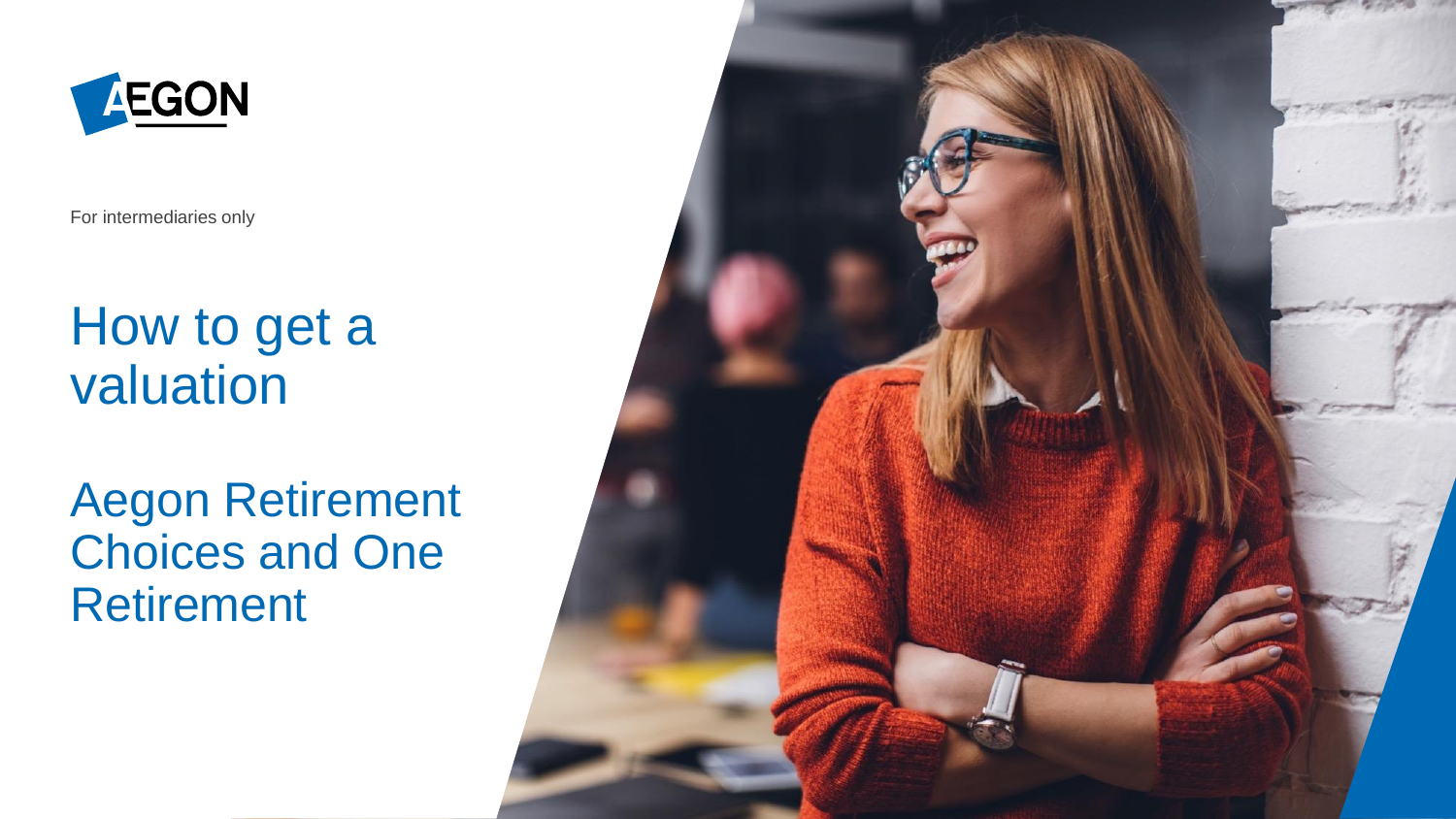## How to get a valuation

This guide explains how to find valuations for your clients on Aegon Retirement Choices (ARC) and One Retirement.

For further support when using ARC, see our full range of [Online support guides](https://www.aegon.co.uk/advisers/arc-or-guides.html). We also have our **Online troubleshooting guide that** may help you.

The screens shown are for demonstration purposes only.



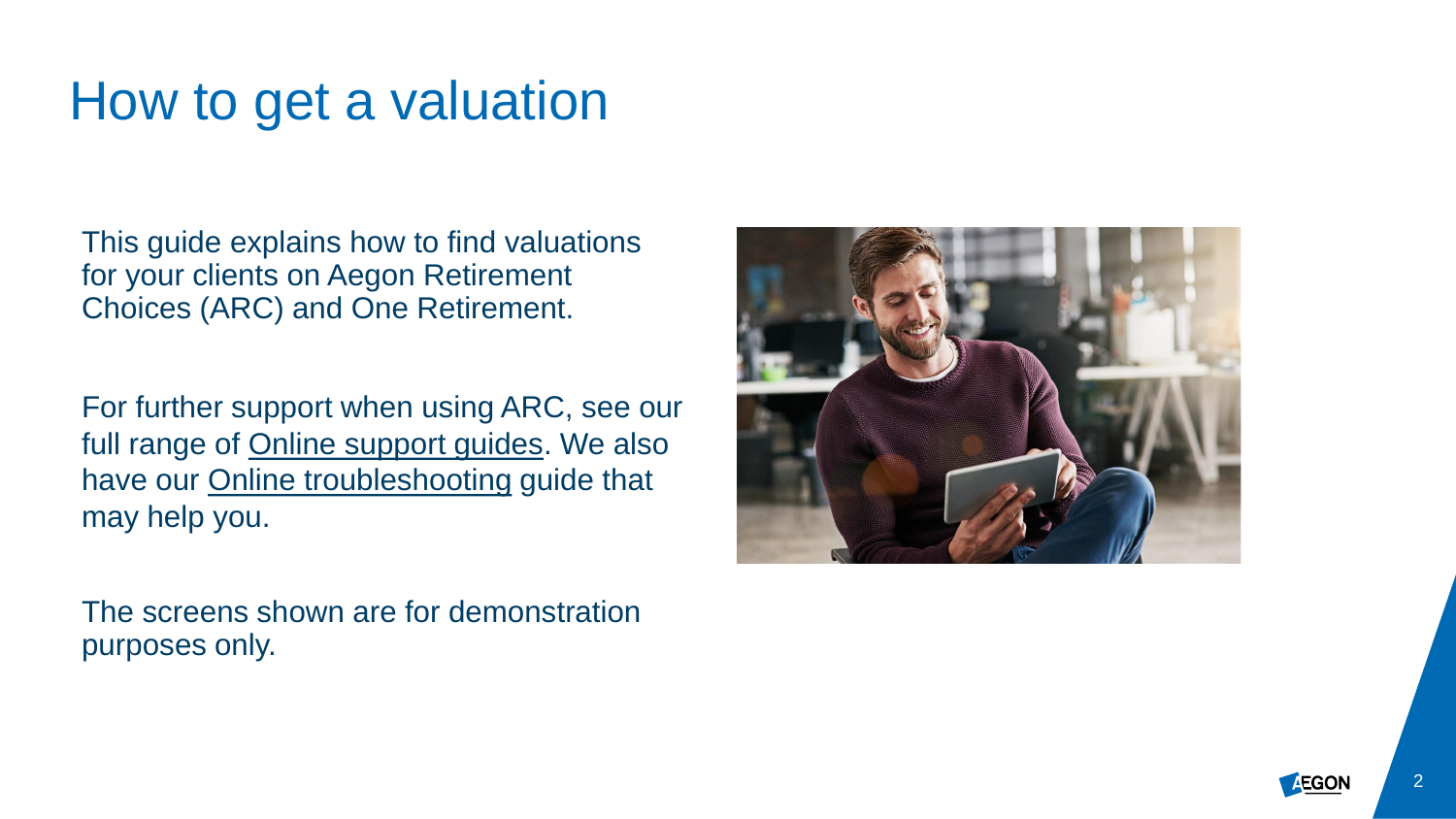## Client search

Log into your account and find your client, our [Using ARC and One Retirement](https://www.aegon.co.uk/content/dam/ukpaw/documents/ARC-OR-adviser-login.pdf) guide shows you how to do this.

Once logged in you'll see **Home,** at the top left. Search for a client under **Client search**. You can search by:

- first name;
- surname;
- National Insurance (NI) number;
- postcode, or
- date of birth.

Once you've found the client you want, select **client summary**.

| Home<br>Client search<br><b>Documents</b>                         | MI reports                                  | Literature (ARC) |                              |                                                     |                             |                   |
|-------------------------------------------------------------------|---------------------------------------------|------------------|------------------------------|-----------------------------------------------------|-----------------------------|-------------------|
| Home                                                              |                                             |                  |                              |                                                     | Client search               | Q                 |
| <b>Transactions</b>                                               | Adviser charges summary                     |                  |                              | Total                                               | investments                 |                   |
| Pensions quote and apply<br>Investments quote and<br>apply        | <b>Charge type</b>                          | <b>Amount</b>    |                              | Value of holdings:                                  |                             | £11.25            |
| Re-registration<br><b>Specialised quotes</b>                      |                                             |                  |                              | New business this month:<br>New clients this month: |                             | £0.00<br>1        |
| Manage model portfolios<br>Investor model portfolio               |                                             |                  |                              |                                                     |                             |                   |
| maintenance<br>Research and analysis                              | Latest status updates<br><b>Reference</b>   | <b>Date</b>      | <b>Description</b>           | <b>Client name</b>                                  | <b>Status</b>               | <b>Source</b>     |
| Asset selector                                                    |                                             | 21/09/2019       | <b>New Business</b>          | <b>Alison AEGON</b>                                 | In progress                 | Web               |
| CGT reporting tool<br>Fund charting                               |                                             | 09/09/2019       | <b>New Business</b>          | <b>Alison AEGON</b>                                 | In progress                 | Web               |
| Client search<br><b>Documents</b><br>Home<br><b>Client</b> search | Literature (ARC)<br>MI reports              |                  |                              |                                                     | Q<br>Client search          | Web<br>Web<br>Web |
| <b>First name:</b><br>Surname:<br>Alison                          | Corporate/trust:                            | NI number:       | Postcode:                    |                                                     | Date of birth (DD/MM/YYYY): | tatus updates     |
|                                                                   |                                             |                  |                              |                                                     | <b>Search</b>               |                   |
| <b>Name</b><br>Date of birth<br><b>Alison AEGON</b><br>21/10/1951 | Quotes<br><b>Applications</b><br>653 quotes | 688 applications | ▼ Last updated<br>30/09/2019 | client summary                                      | amend client details        |                   |
| $All$ $\vee$<br>Show                                              |                                             |                  |                              |                                                     | $<$ 1/1 ><br>><br>$<<$      |                   |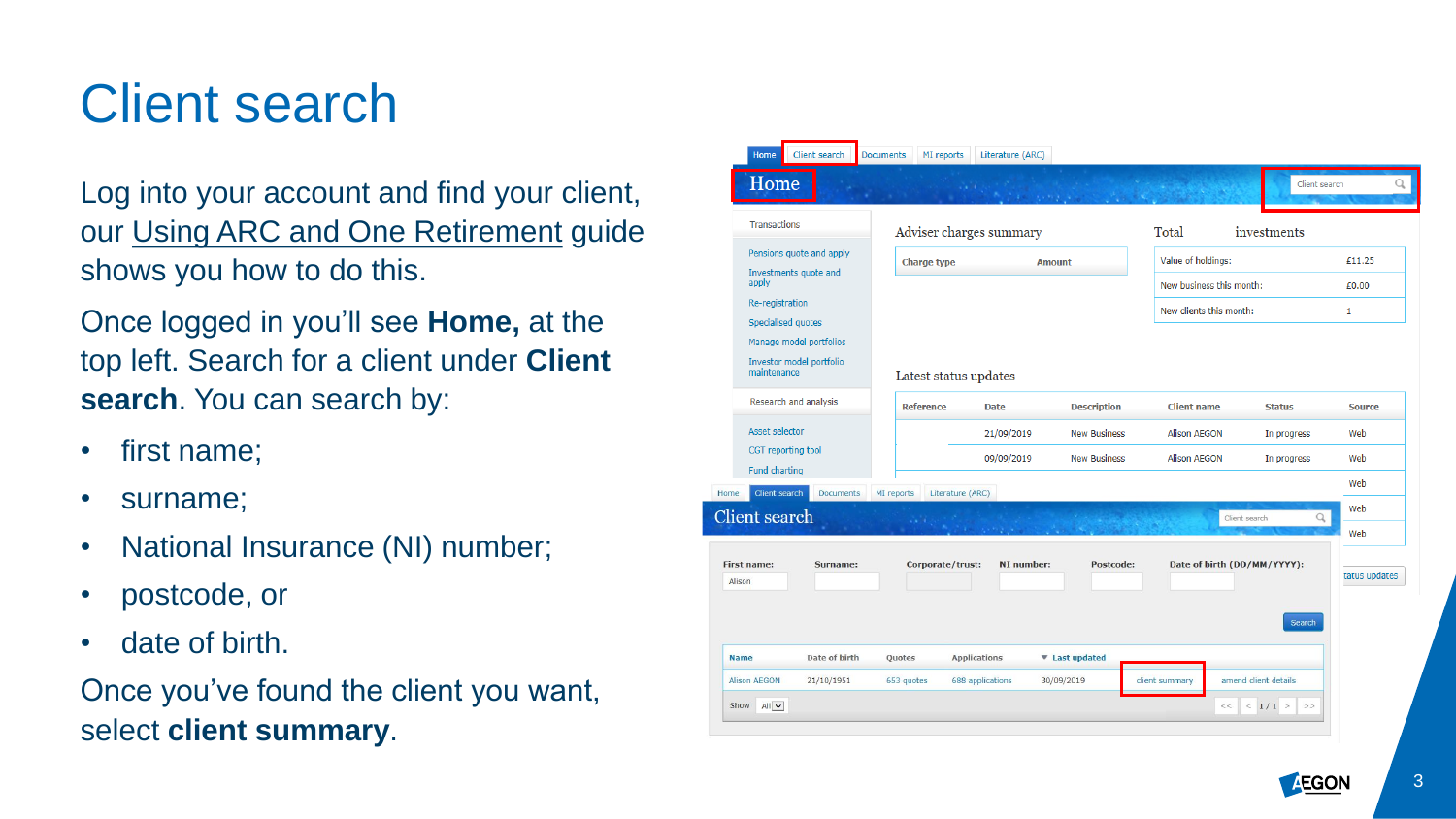# Client summary

You'll now see all of your client's wrappers, including the:

• current value of their wrapper(s);

Client

Transactions Pensions quo **Investments** apply Re-registrati Offline asset Product and information **Existing quot** applications Research an Asset selecto CGT reportir **Fund chartin** Portfolio scar Portfolio perf review Model portfo Retirement p

- value of wrapper(s) six months previously;
- money that has entered and exited the wrapper(s) in this time, and
- change in value of wrapper(s) over that time (as a value and a percentage).

Select the relevant wrapper (for example **Aegon SIPP Uncrystallised**) to proceed.

Alternatively, you can get the values as a pdf document, by selecting **Download report** .

| <b>Client summary</b>                              |                                                        |                                  |                               |       |                    |                           |          |
|----------------------------------------------------|--------------------------------------------------------|----------------------------------|-------------------------------|-------|--------------------|---------------------------|----------|
| Transactions                                       | <b>Alison AEGON</b>                                    |                                  |                               |       |                    |                           |          |
| ensions quote and apply<br>nvestments quote and    | <b>Account details</b>                                 | Income details                   |                               |       |                    |                           |          |
| le-registration<br><b>offline</b> assets           |                                                        | <b>Value at</b><br>30/03/2019(2) | <b>Value at</b><br>30/09/2019 |       | Money in Money out | <b>Change</b><br>in value | % change |
| roduct and investment<br><b>nformation</b>         | $\equiv$ Online assets                                 | £36.43                           | £11.14                        | £0.13 | $-E26.26$          | £0.84                     | 8.16%    |
| xisting quotes and<br>pplications                  | $\equiv$ Pension                                       | £36.43                           | £11.14                        | £0.13 | $-E26.26$          | £0.84                     | 8.16%    |
| Research and analysis                              | <b>AEGON SIPP</b><br>Uncrystallised -                  | £36.43                           | £11.14                        | £0.13 | $-E26.26$          | £0.84                     | 8.16%    |
| sset selector<br>GT reporting tool<br>und charting | <b>AEGON SIPP</b><br><b>Drawdown</b><br>Flexi-access - | £0.00                            | £0.00                         | £0.00 | £0.00              | £0.00                     | 0.00%    |
| ortfolio scanner<br>ortfolio performance<br>eview  | <b>AEGON SIPP</b><br>Uncrystallised -                  | £0.00                            | £0.00                         | £0.00 | £0.00              | £0.00                     | 0.00%    |
| lodel portfolio evaluator                          | $\equiv$ ISA                                           | £0.00                            | £0.00                         | £0.00 | £0.00              | £0.00                     | 0.00%    |
| etirement planner                                  | <b>AEGON Stocks</b><br>and Shares ISA                  | £0.00                            | £0.00                         | £0.00 | £0.00              | £0.00                     | 0.00%    |
|                                                    | $\Box$ Offline assets                                  |                                  | £125,000.00                   |       |                    |                           |          |
|                                                    |                                                        |                                  |                               |       |                    |                           |          |
|                                                    |                                                        |                                  |                               |       |                    |                           |          |
|                                                    |                                                        |                                  |                               |       |                    |                           |          |

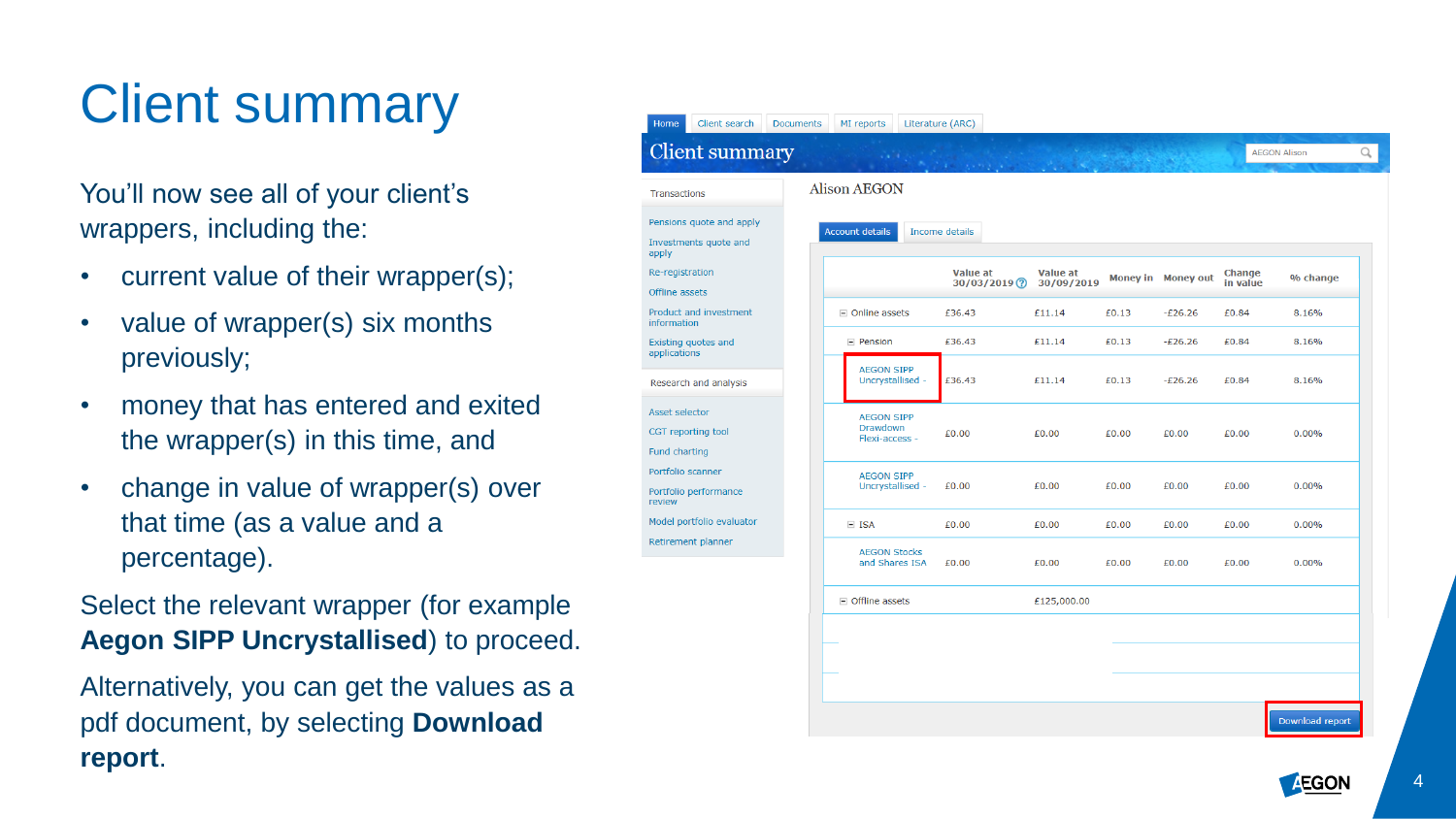## Account valuation

If you select **Download report**, the Account valuation report pdf will be generated.

### **Account valuation**

| <b>Summary</b>                     |                     |                        |       |                           |                  |        |                        |                        |          |
|------------------------------------|---------------------|------------------------|-------|---------------------------|------------------|--------|------------------------|------------------------|----------|
| Investor:                          | <b>Alison AEGON</b> |                        |       | Valuation date:           |                  |        | 16 December 2019       |                        |          |
| Investor number:                   |                     |                        |       | Value of online products  |                  |        |                        |                        |          |
| Adviser:                           |                     |                        |       | Value of offline products |                  |        | £125,000.00            |                        |          |
|                                    |                     |                        |       |                           |                  |        |                        |                        |          |
| <b>Online products</b>             |                     |                        |       |                           |                  |        |                        |                        |          |
| <b>Product</b>                     |                     | Value at<br>16/06/2019 |       | <b>Money In</b>           | <b>Money out</b> |        | Value at<br>16/12/2019 | <b>Change In value</b> | % Change |
| Pension                            |                     |                        |       |                           |                  |        |                        |                        |          |
| <b>AEGON SIPP Uncrystallised</b>   |                     | £10.72                 | £0.12 |                           | £0.28            | £11.00 |                        | £0.44                  | 4.17%    |
| <b>AEGON SIPP Drawdown</b>         |                     | £0.00                  | £0.00 |                           | £0.00            | £0.00  |                        | £0.00                  | 0.00%    |
| <b>ISA</b>                         |                     |                        |       |                           |                  |        |                        |                        |          |
| <b>AEGON Stocks and Shares ISA</b> |                     | £0.00                  | £0.00 |                           | £0.00            | £0.00  |                        | £0.00                  | 0.00%    |
|                                    |                     |                        |       |                           |                  |        |                        |                        |          |
| <b>Total</b>                       |                     | £10.72                 | £0.12 |                           | £0.28            | £11.00 |                        | £0.44                  | 4.17%    |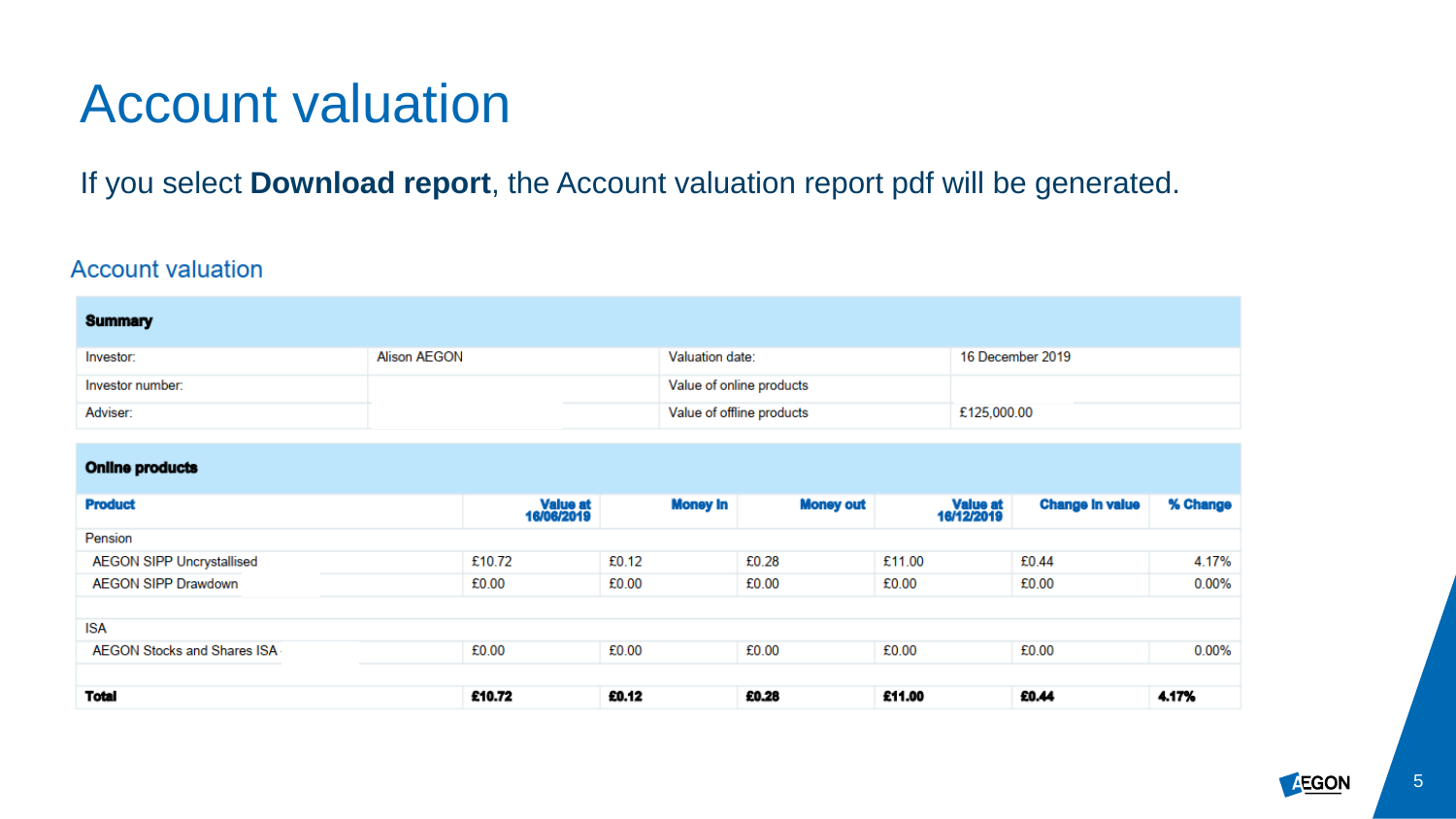## Wrapper summary

If you selected the wrapper you'll then see the **Wrapper summary**.

To get a historical valuation, select the relevant **Date** and then **Go**.

To have this information in a pdf report format, as shown on the previous page, select **Download report**.

This will then be generated.

#### Wrapper summary

| Transactions                               | Wrapper summary - Alison AEGON - AEGON SIPP Uncrystallised |             |              |       |                               |  |  |
|--------------------------------------------|------------------------------------------------------------|-------------|--------------|-------|-------------------------------|--|--|
| Top up                                     | Balance as at $19/11/2019$                                 |             |              |       |                               |  |  |
| Maintain investment<br>strategy            |                                                            |             |              |       | Date: 19/11/20:               |  |  |
| Switch into assets                         | <b>Portfolio name</b>                                      | Unit/shares | <b>Price</b> | Value | <b>Current balance</b><br>0/6 |  |  |
| Drawdown-Lite                              |                                                            |             |              |       |                               |  |  |
| Drawdown-Pro                               | Cash                                                       | 4.430000    | £1,000000    | £4.43 | 40.09%                        |  |  |
| Ad hoc adviser charge                      | 3I Infrastructure Plc Ord                                  | 1.000000    | £2,920000    | £2.92 | 26.43%                        |  |  |
| Ongoing adviser charge                     | <b>NPV</b>                                                 |             |              |       |                               |  |  |
| Specialised quotes                         | <b>BMO Priv Eq Tst</b>                                     | 1.000000    | £3,695000    | £3.70 | 33.48%                        |  |  |
| Product and investment<br>information      | Rathbone Ethical Bond I<br>Acc                             | 0.000000    | £2,234200    | £0.00 |                               |  |  |
| Preferred retirement age<br>Equity trading | Rathbone Ethical Bond I Inc.                               | 0.000000    | £1,008500    | £0.00 |                               |  |  |
| Maintain distribution<br>choices           | Rathbone Global Opp I Acc                                  | 0.000000    | £2,539200    | £0.00 |                               |  |  |
|                                            | Rathbone Income I Acc.                                     | 0.000000    | £16,635600   | £0.00 |                               |  |  |
| Research and analysis                      | Rathbone Strategic Bond I<br>Inc                           | 0.000000    | £1,152100    | £0.00 |                               |  |  |
| Asset selector<br>CGT reporting tool       | Rathbone Stratgc Gth Ptfl S<br>Inc                         | 0.000000    | £1,535100    | £0.00 |                               |  |  |
| Fund charting                              |                                                            |             |              |       | ×.<br><<                      |  |  |
| Portfolio scanner                          |                                                            |             |              |       |                               |  |  |
| Portfolio performance<br>review            |                                                            |             |              |       |                               |  |  |
| Model portfolio evaluator                  |                                                            |             |              |       |                               |  |  |

 $1/1$  >

**AEGON Alison** 

**Default investment** strategy % Q

Go

0.25%

10.00%

20.00%

20.00%

39.75%

5.00%

5.00%

 $\Rightarrow$ 

Download report